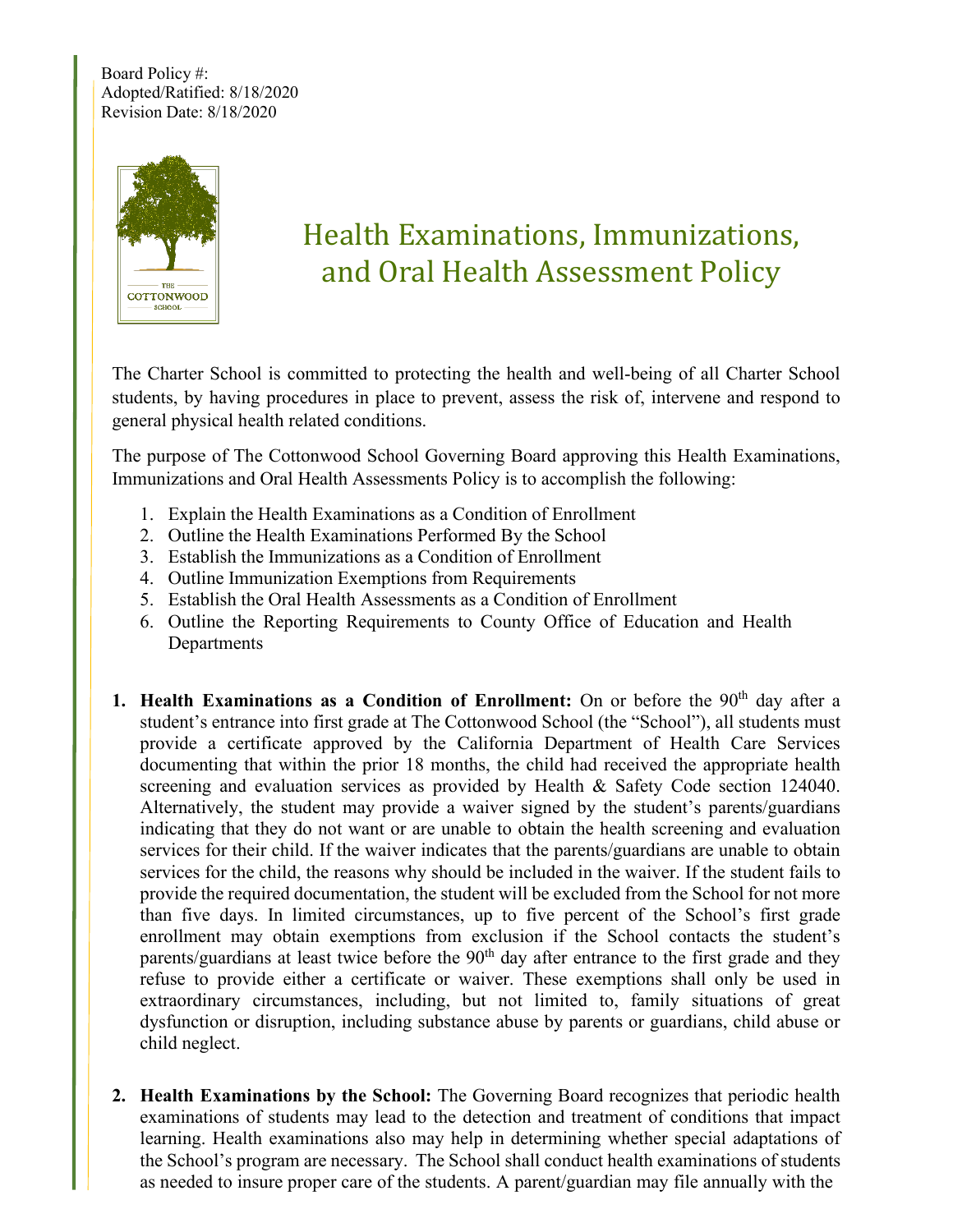School's Principal a statement in writing, signed by the parent/guardian, stating that he/she will not consent to a physical examination of his/her child. The student will thereafter be exempt from physical examinations, but if there is good reason to believe that the student is suffering from a recognized contagious or infectious disease, the student will be sent home and not be permitted to return to school until the Principal is satisfied that any contagious or infectious disease does not exist.

**Vision Appraisals**: During the kindergarten year, or upon first enrollment in the School if it is the student's first entry in a California school, and in grades 2, 5 and 8, the School shall appraise the student's vision. The school need not appraise a student's vision in the year immediately following the student's first enrollment or entry if the student's first enrollment or entry occurs in grade 4 or 7. The appraisal shall include tests for visual acuity, including near vision and color vision, although the color vision shall be appraised once and only on male students, the results of which shall be entered in the health records and need not begin until the student is in first grade. Classroom teachers are responsible for continuous and regular observation of the student's eyes, appearance, behavior visual performance, and perception that might indicate vision difficulties. Where a student's school performance begins to give evidence that the existence of the problem might be caused by a visual difficulty, a visual evaluation shall be done in consultation with the school nurse.

A student's vision may be appraised by using an eye chart or any other scientifically validated photoscreening test. Photoscreening tests shall be performed, under an agreement with, or the supervision of, an optometrist or ophthalmologist, by the school nurse or a trained individual who meets requirements established by the CDE.

The vision evaluation may be waived by the parents/guardians if they present a certificate from a physician and surgeon, a physician assistant, or an optometrist setting out the results of a determination of the child's vision, including visual acuity and color vision. Parents/guardians may also avoid the testing and observation if they file with the Principal a statement in writing that they adhere to the faith or teachings of any well-recognized religious sect, denomination, or organization and in accordance with its creed, tenets or principles depend for healing upon prayer in the practice of their religion.

**Scoliosis Screening:** Every female student in grade 7 and every male student in grade 8 shall be screened for the condition known as scoliosis. The screening shall be in accordance with standards established by the State Department of Education. The screening shall take place during the regular school day and any staff time devoted to these activities shall be redirected from other ongoing activities not related to the student's health care. If a student is suspected of having scoliosis, the School will notify the parents/guardians. The notice will include an explanation of scoliosis, the significance of treating it at an early age, and the public services available, after diagnosis, for treatment.

The Principal, or designee, shall ensure that staff employed to examine students are fully qualified to do so and exercise proper care of each student and that examination results are kept confidential. Records related to these examinations shall be available only in accordance with law.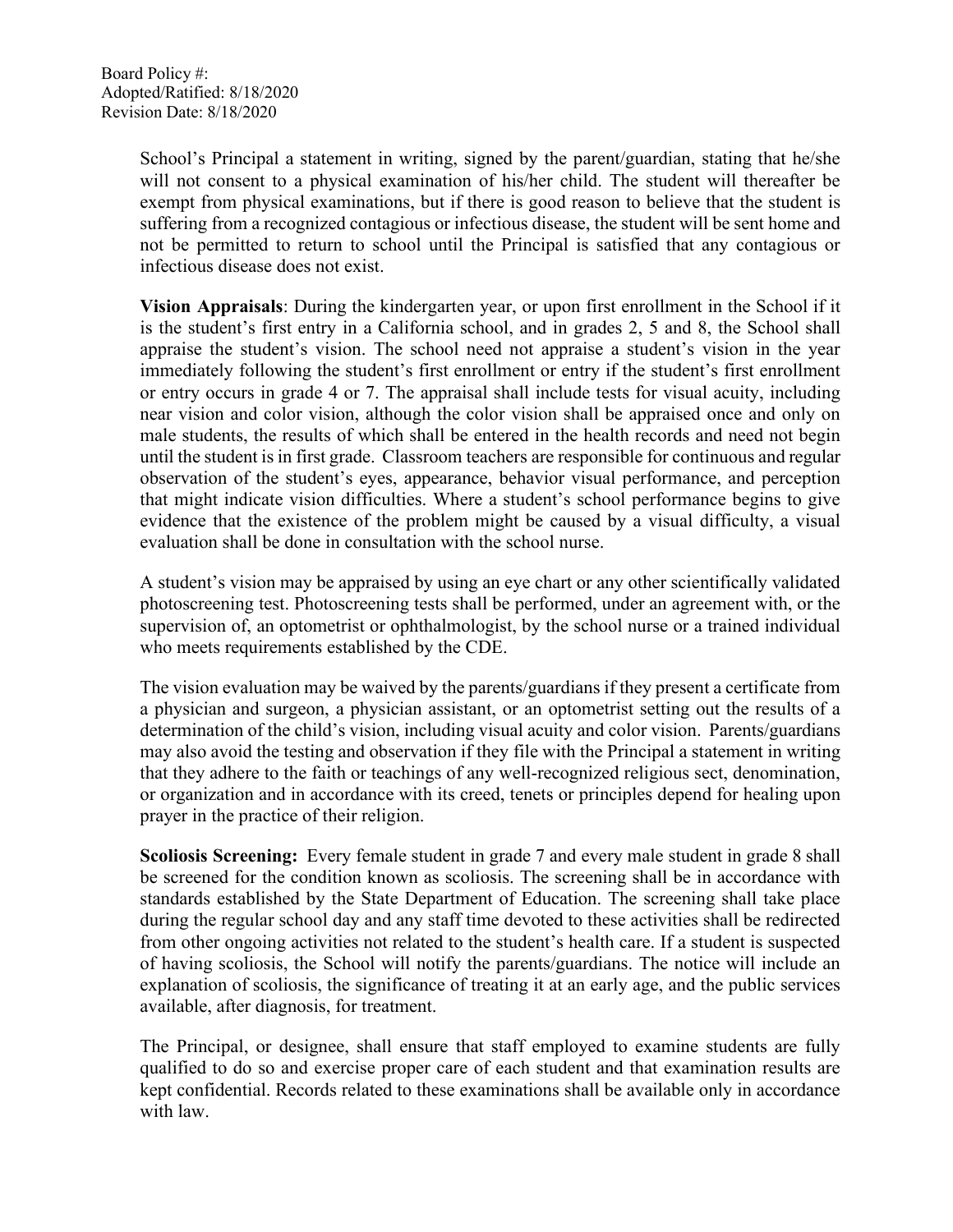The Principal may make reports to the Governing Board regarding the number of students found to have physical problems and the effort made to correct them from time to time. The reports shall in no way reveal the identity of students.

**Hearing:** The School will provide for the testing of hearing of each student enrolled in the school in kindergarten or first grade and again in second, fifth, eighth, tenth or eleventh and first entry into the California public school system. The School may request a waiver for the hearing screening test for tenth and/or eleventh grade pupils once each school year. The waiver request will include the dates of the school year for which the waiver is requested and an alternative testing plan that will ensure that each pupil at risk of hearing loss will receive testing services.

Pupils at risk of hearing loss are: those exposed to loud noises, including loud music, pupils that have been referred for testing by a parent or teacher, repeat tests for those pupils for whom there was a previously documented problem, pupils who have not had a hearing test for three years; and any student who has enrolled for the first time in the School.

Each student enrolled in a special education program, other than those pupils enrolled for a hearing problem, shall be given a hearing test when enrolled in the program and every third year thereafter. Hearing tests may be given more frequently as needed, based on the individual education program team's evaluation of each individual student.

The School will provide parents/guardians of children who fail the hearing tests with a written notification of the test results and recommend that a medical and audiological evaluation be obtained under certain circumstances identified in regulation.

Dates and results of all screening hearing testing shall be recorded on each pupil's health record. The School will prepare an annual report of the school hearing testing program using Annual Report of Hearing Testing forms, PM 100, provided by the State Department of Health Services.

The School shall endeavor to follow the equipment standards, test environments, and testing procedures identified in Title 17 of the California Code of Regulations, section 2951.

## **3. Immunizations:**

The Cottonwood School (or "Charter School") will adhere to all laws related to legally required immunizations for entering students pursuant to Health and Safety Code Sections 120325- 120380, and Title 17, California Code of Regulations Sections 6000-6075.

## **Required Immunizations, Records and Reports**

California law requires that an immunization record be presented to The Cottonwood School staff before a child can be unconditionally enrolled in school. The Cottonwood School requires written verification from a doctor or immunization clinic of the following immunizations:

Entering students who are not exempt will need the following immunization requirements: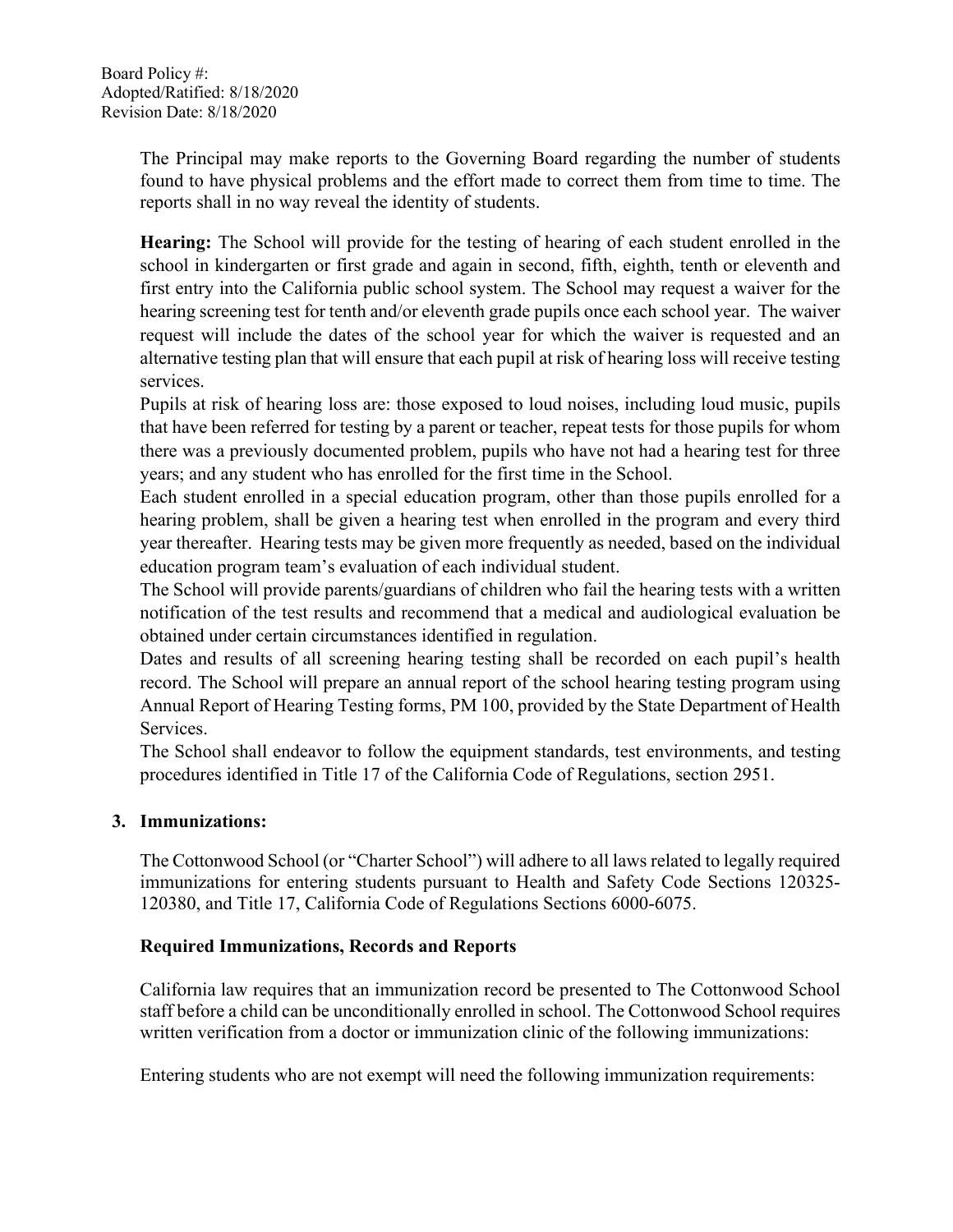| Child's<br>Grade                               | <b>Immunization</b>                                            | <b>Dosage</b>        |
|------------------------------------------------|----------------------------------------------------------------|----------------------|
| Entering<br>Kindergarten <sup>1</sup>          | Diphtheria, Pertussis, and Tetanus (DTaP)                      | Five $(5)$<br>doses  |
|                                                | Polio                                                          | Four $(4)$<br>doses  |
|                                                | Measles, Mumps, and Rubella (MMR)                              | Two $(2)$<br>doses   |
|                                                | Hepatitis B (Hep B)                                            | Three $(3)$<br>doses |
|                                                | Varicella (chickenpox)                                         | Two $(2)$<br>doses   |
| Entering 7 <sup>th</sup><br>Grade <sup>2</sup> | Tetanus, reduced Diphtheria, and acellular<br>Pertussis (Tdap) | One $(1)$<br>dose    |
|                                                | Varicella                                                      | Two $(2)$<br>Doses   |

Verification of immunizations will be completed with written medical records from the child's doctor or immunization clinic. Immunization records shall be part of the mandatory permanent pupil record and shall be kept in accordance with The Cottonwood School's Educational Records and Student Information Policy. The Cottonwood School will file a written report on the immunization status of all new entrants to The Cottonwood School with the California Department of Public Health, on at least an annual basis, as required by law.

<sup>&</sup>lt;sup>1</sup> **NOTE:** Four doses of DTaP are allowed if one was given on or after the fourth birthday. Three doses meet the requirement if at least one dose of Tdap, DTaP, or DTP vaccine was given on or after the seventh birthday (also meets the 7th-12th grade Tdap requirement.) One or two doses of Td vaccine given on or after the seventh birthday count towards the requirement. Three doses of Polio are allowed if one was given on or after fourth birthday. MMR doses must be given on or after first birthday. Two doses of measles, two doses of mumps, and one dose of rubella vaccine meet the requirement, separately or combined. Combination vaccines (e.g., MMRV) meet the requirements for individual component vaccines.

<sup>2</sup> **NOTE:** In order to begin seventh grade, students who had a valid personal belief exemption on file with a public or private elementary or secondary school in California before January 1, 2016 must meet all requirements for children 7-17 years old (i.e., polio, MMR, chickenpox/varicella and primary series for diphtheria, tetanus, and pertussis), **in addition to** the seventh grade requirements for Tdap (at least one dose of pertussis-containing vaccine on or after the seventh birthday) and two (2) doses of Varicella (varicella requirement for seventh grade advancement expires after June 30, 2025).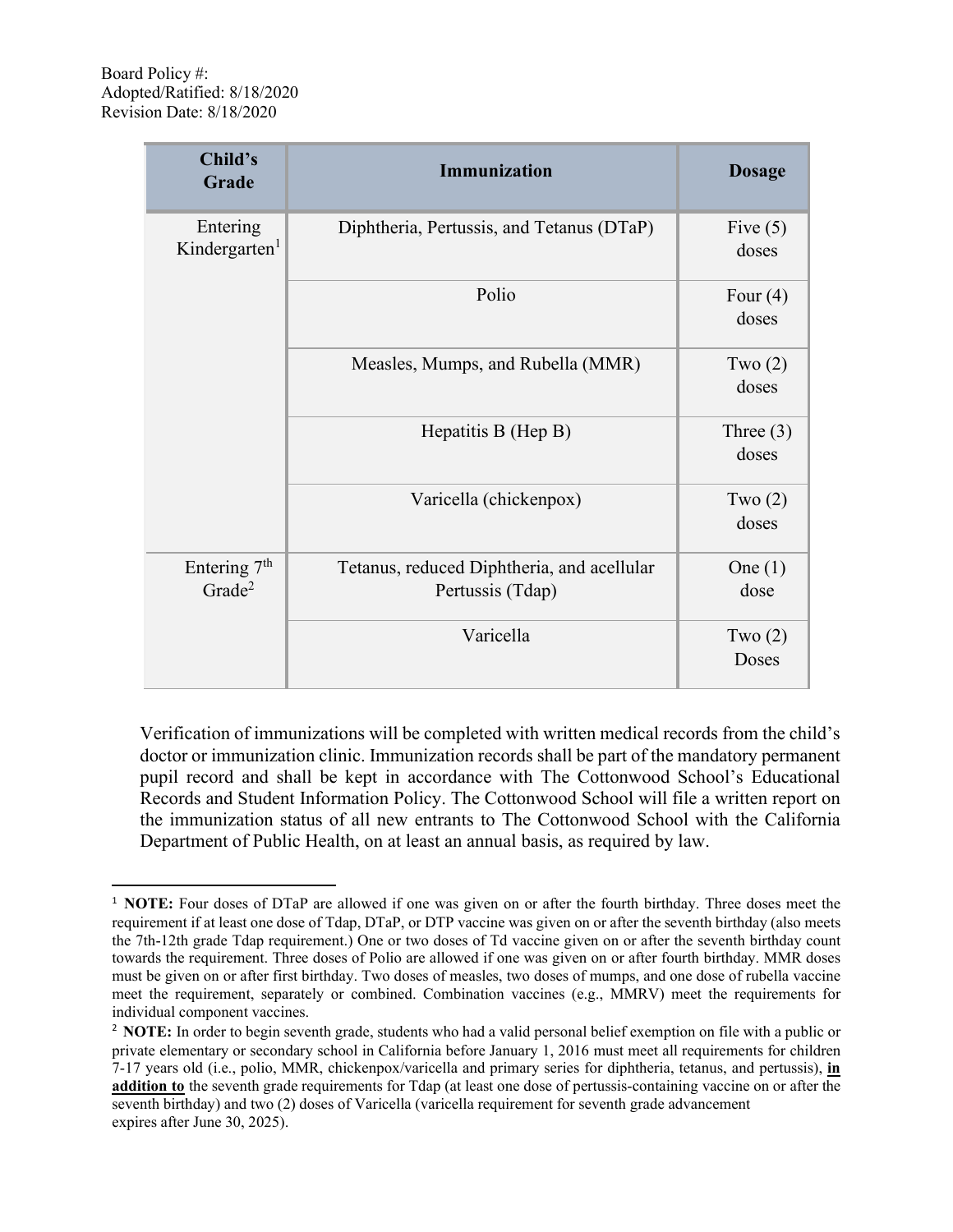Any child leaving the United States for a short vacation to or long stay in any country considered by the Center of Disease Control and Prevention ("CDC") to have increased risk of TB exposure MUST contact the County Tuberculosis Clinic for a TB Screening upon return.

The Cottonwood School shall immediately admit a foster child, as defined in Education Code § 48853.5(a), and a homeless child, as defined in Section 11434a(2) of Title 42 of the United States Code, even if the foster or homeless child's immunization records are not available or are missing. However, this does not alter The Cottonwood School's obligation to obtain immunization records for foster and homeless students or to ensure the full immunization of foster and homeless students as required by law.

If The Cottonwood School discovers that an admitted student who was previously believed to be in compliance with the immunization requirements is subsequently discovered to not be in compliance with either the unconditional admission requirements or the conditional admission requirements, The Cottonwood School will notify the student's parent/guardian of: 1) the time period within which the doses must be received, which may be no more than ten (10) school days after notification; and 2) that the student shall continue in attendance only if the parent/guardian provides documentation that the immunization requirements have been met within the time period designated by the School. If the student does not provide documentation of having received all required immunizations within the time period designated by The Cottonwood School, The Cottonwood School shall exclude this student from attendance. The student shall remain excluded from The Cottonwood School until the student is fully immunized as required by law. The student shall also be reported to the administration.

The Principal, or designee, may arrange for a licensed physician or a qualified registered nurse to administer immunizations at The Cottonwood School to any student whose parent/guardian has consented in writing.

## **Conditional Admittance**

Students may be conditionally admitted in accordance with Health and Safety Code Section 120340 and Title 17, California Code of Regulations Section 6035. The Principal or designee shall notify the student's parents/guardians of the date by which the student must complete all the remaining doses. The Principal or designee shall review the immunization record of each student admitted conditionally at least every thirty (30) days from the date of admission until that student has received all the required immunizations or submitted an exemption. If a student conditionally admitted fails to fulfill the conditions of admission, The Cottonwood School will prohibit the student from further attendance until that student has been fully immunized as required by law.

## **Documentary Proof**

The Principal shall maintain the student's immunization information in the student's mandatory permanent record and shall file annual immunization status reports as required by the California Department of Public Health.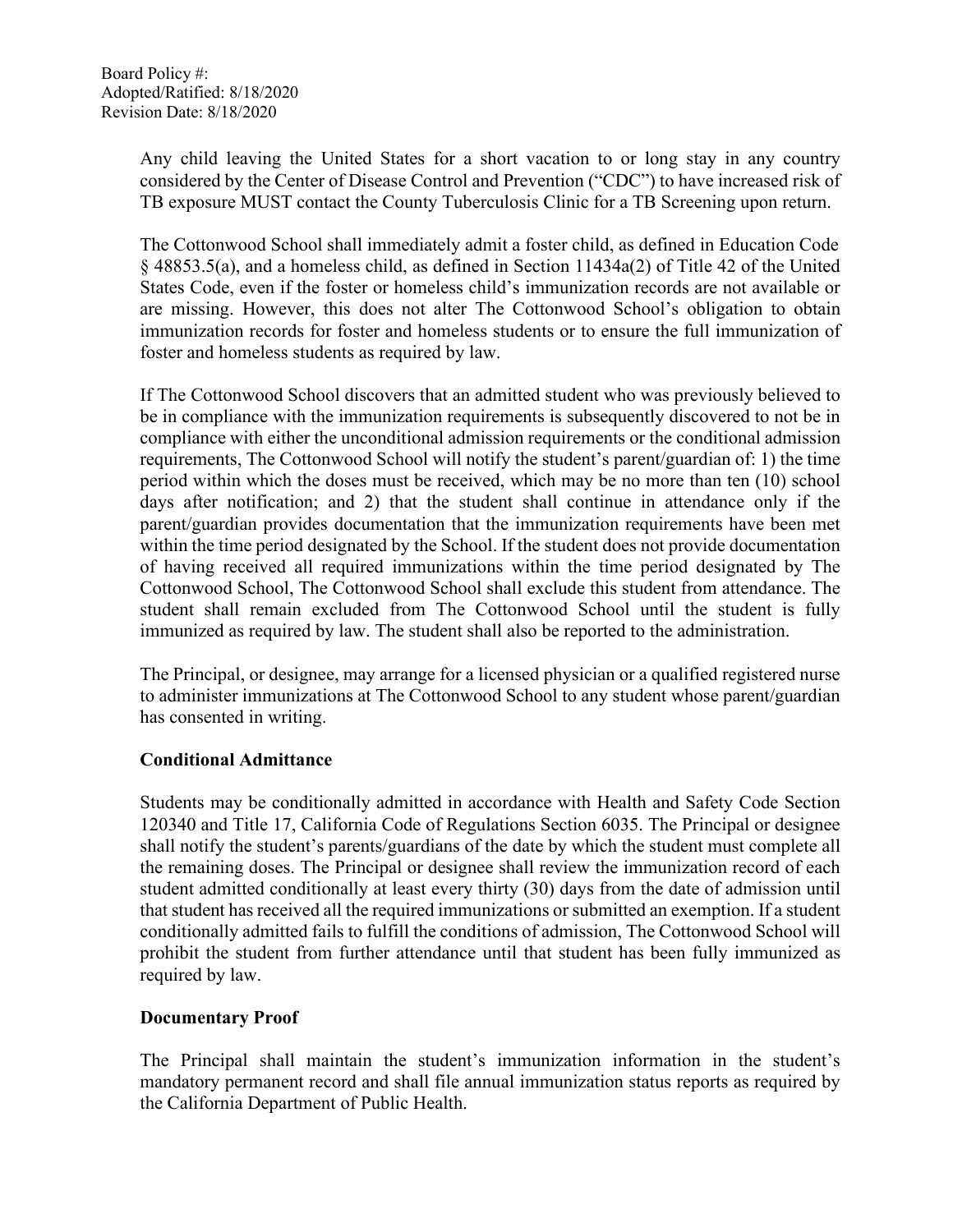## **Exemptions from Immunization Requirements**

All students must be fully immunized in accordance with the California Health and Safety Code, the California Code of Regulations, and this Policy with the following exceptions:

- 1. Students who show proof of a medical exemption by a physician licensed to practice medicine in California pursuant to Health and Safety Code Section 120370.
	- a. Commencing January 1, 2021, the California Department of Public Health standardized medical exemption form shall be the only documentation of a medical exemption that the School shall accept.
	- b. On and after July 1, 2021, the School shall not unconditionally admit or readmit, or admit or advance any student to 7th grade, unless the student has been fully immunized or files a California Department of Public Health standardized medical exemption form as required by law.
	- c. Medical exemptions issued before January 1, 2020 will continue to remain valid until the child enrolls in the next grade span, defined below.
- 2. Students who are enrolled in a home-based private school or independent study program and do not receive any classroom-based instruction.
	- a. A student who has not received all of the required immunizations will not be eligible to attend classes at a Charter School resource center unless the student is otherwise exempt under #1 or #3.
- 3. Students who, prior to January 1, 2016, submitted a letter or affidavit on file at a private or public elementary or secondary school in California stating beliefs opposed to immunization, and who provides said letter or affidavit to The Cottonwood School, shall be allowed to enroll at The Cottonwood School without being fully immunized until the student enrolls in the next grade span pursuant to Health and Safety Code Section 120335(g).
	- a. "Grade span" means each of the following:
		- i. Birth to Preschool.
		- ii. Kindergarten and grades 1 to 6, inclusive, including transitional kindergarten.
	- iii. Grades 7 to 12, inclusive.

If there is good cause to believe that a child has been exposed to a disease listed in subdivision (b) of Section 120335 and his or her documentary proof of immunization status does not show proof of immunization against that disease, that child may be temporarily excluded from the School until the local health officer is satisfied that the child is no longer at risk of developing or transmitting the disease.

This Policy does not prohibit a student who qualifies for an individualized education program ("IEP"), pursuant to federal law and Education Code Section 56026, from accessing any special education and related services required by the student's IEP.